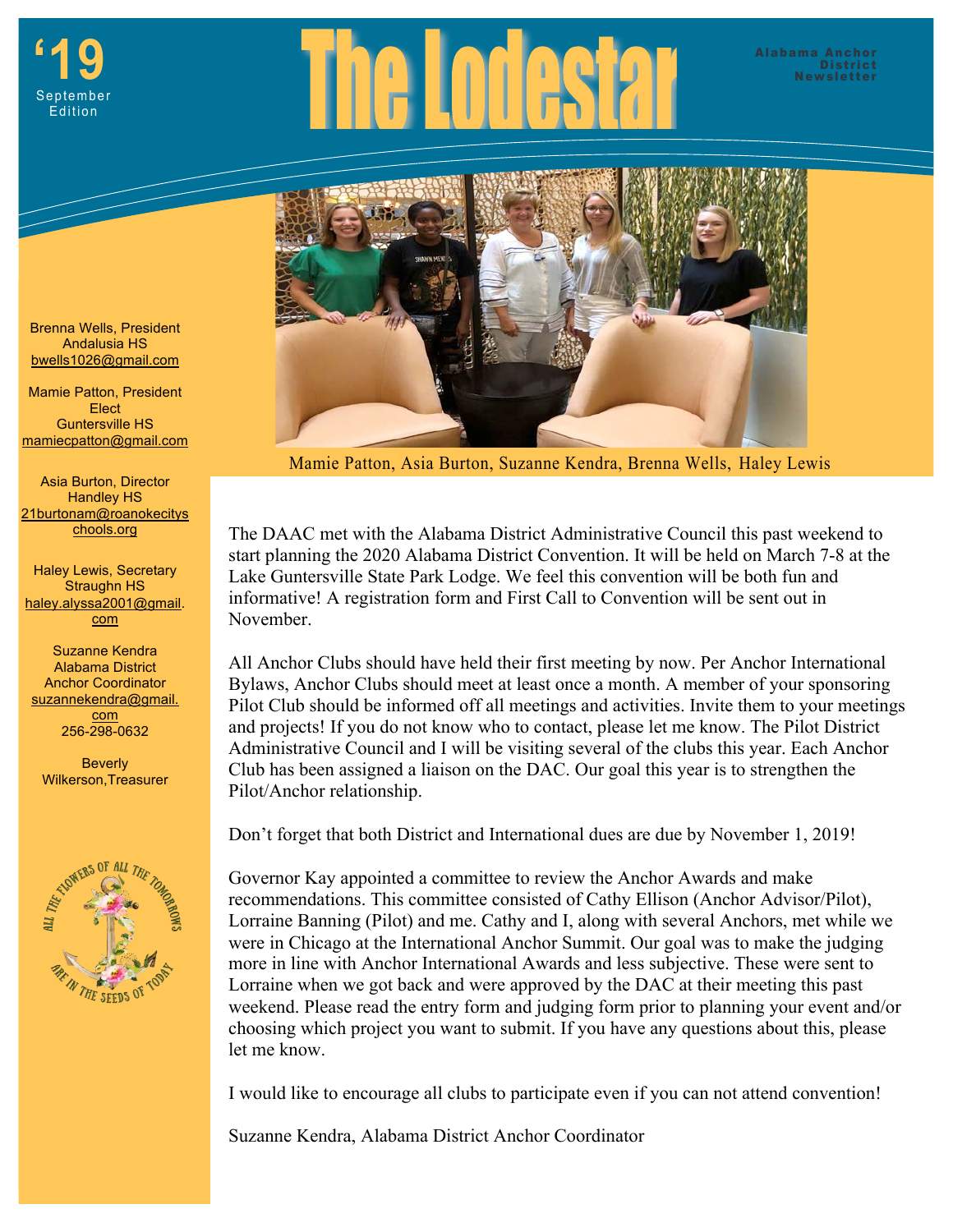# **Do More. Do More. Care More. BE More! BE More!**



### **Anchor Club Creed**

Realizing that in unity there is strength, we, as members of the Anchor Club, are resolved:

To work together in friendship and loyalty; to render service to our home, school and community, knowing this course will take us over a sea of happiness; to steer our ship of life by the bright stars of Hope and Faith; to follow words of guidance from parents, teachers and Pilot friends, for these, as gleams from the Lighthouse of Truth, are words of wisdom; to set full sail through channels of achievement which lead us to the port of success; and,

When our ship of life is tossed by the tempests of misunderstandings and the angry winds of injustice, we will cast our Anchor of courage, wisdom and trust to hold us fast.



 $\mathcal{L}$  , where  $\mathcal{L}$  is the contract to  $\mathcal{L}$ DUES- The deadline for Alabama District Anchor dues (\$4.00 per member), District Project contribution (.50 per member) and Anchor International dues/insurance (\$14.00) are due November 1, 2019. All forms will be attached to the email and can be found on both the district (alabamadistrictpilot.com) and the international (anchorclubintl.org) websites.

### **Anchor Club of the Year**

 District deadline for the Club of the Year entry is February 7, 2020. There will be two categories. The first category will be for clubs with 40 or fewer members. The second category will be for clubs with 41 or more members.

**Anchor Advisor of the Year**: Our Anchor Advisors give many hours planning and implementing our club activities. Please consider nominating them for this award. The deadline is April 15, 2020.

**Anchor Club Star Award** – This is a new award for graduating seniors and is based on participation and service to your club and community. The deadline is April 15, 2020.

**Anchor Achievement Scholarship** – This is also a scholarship for graduating seniors. The deadline is March 15, 2020.

**The Project Lifesaver Scholarship** – The scholarship is for graduating seniors. The deadline is April 15, 2020.

**The Dreams Ahead Scholarship** was established in 2014 to provide financial assistance to Anchors who are seeking to develop leadership skills. Applicants are to be Anchor Club members in grades 9 through 12. The deadline is April 15, 2020. **Ruby Newhall Anchor Scholarship** – This is a scholarship based on Anchor participation. The deadline is April 15, 2020. **The Bob King Service Scholarship:** This scholarship was established in 2015 and Anchors receive additional points. The deadline is March 15, 2020.

**International Service Awards**: In addition to the Alabama District Anchor Awards, you can also enter 3 individual Anchor International Service Awards. The deadline is April 15, 2020. They

are: BrainMinders, Community Service and Visibility Pick-Me-Ups, Community Service and Visibility Anchor Community Service and Visibility

**Support of Anchors Award for Pilot Clubs:** This award is presented to Pilot Clubs who have shown outstanding support to their Anchor Clubs. The deadline is April 15, 2020.

**KC Anchor Scholarship:** This scholarship is to provide financial assistance to graduating high school seniors who have actively participated in volunteer service through an Anchor Club and shown outstanding leadership ability. The deadline is March 15, 2020.

**Alabama District Awards are due February 7, 2020**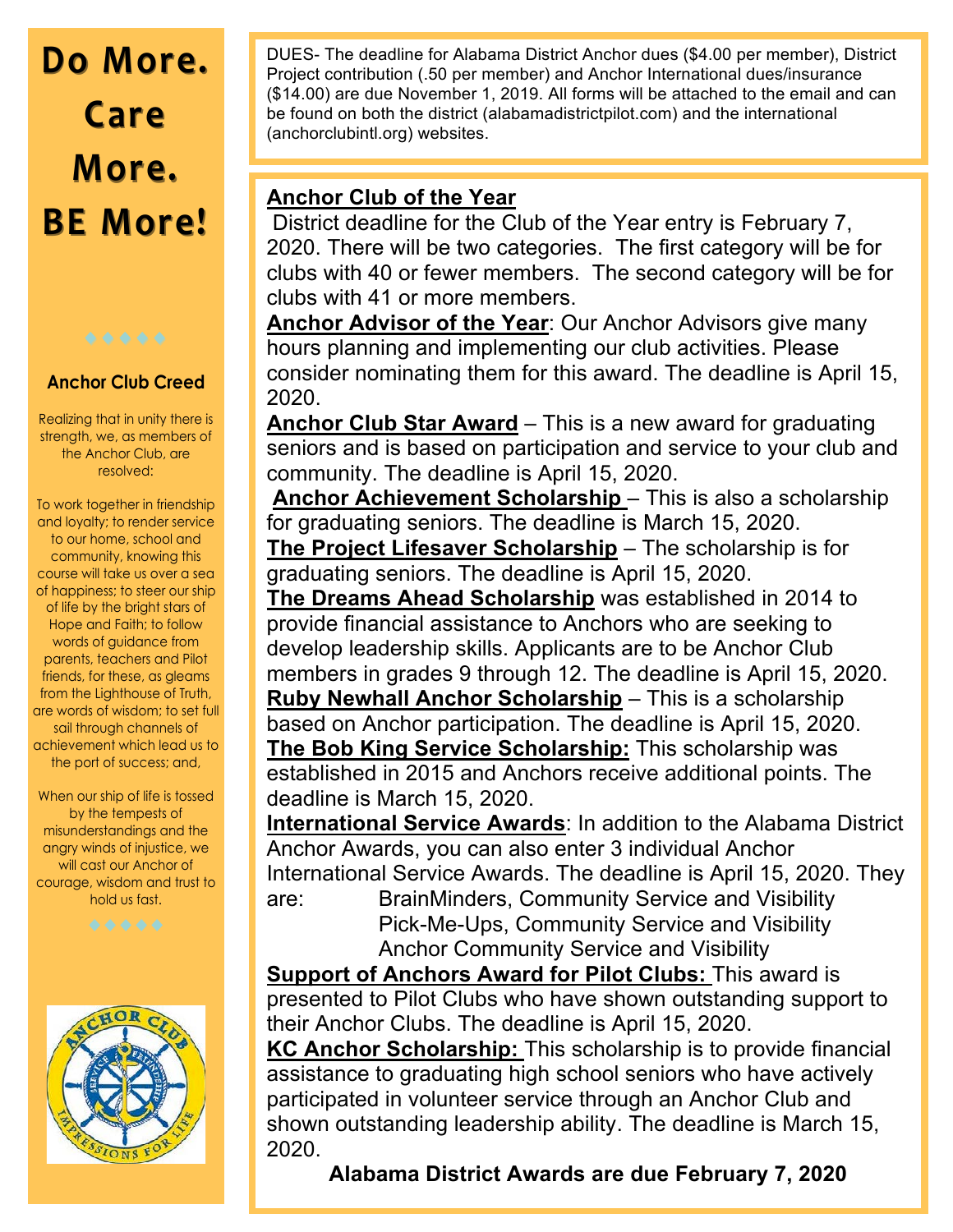## **Reminders**

DISTRICT CONVENTION - March 7-8 at the Guntersville State Park Lodge. You will receive more information in the September Lodestar.

DISTRICT AND INTERNATIONAL DUES – Deadline is November 1, 2019.

ALABAMA DISTRICT FALL COUNCIL - October 26-27 AT THE Doubletree in Decatur, AL. Anchors are welcome to attend with their sponsoring Pilot Club.

TRAUMATIC BRAIN INJURY CAMP – April 3-5, 2020 at Camp ASCCA.

### ALABAMA DISTRICT ANCHOR CONVENTION



Our opening keynote speaker will be Andrew Winfrey. Andrew attended Cullman HS and was a multi-sport athlete who had made a verbal commitment to play baseball at Mississippi State 2 weeks prior to a car accident that changed his life. Andrew suffered a Traumatic Brain Injury, crushed pelvis and several other injuries. He was in a coma for 4 months. We first met Andrew at TBI Camp 2 ½ years ago and he is a delight

to be around. Andrew helps the Cold Springs baseball team as a pitching coach and aspires to be a minister – "when I grow up"! Andrew loves interacting with Pilots and Anchors at TBI Camp and we are excited for him to share his story with us at convention!



Our keynote speaker for the Installation Banquet will be HK Derryberry and his friend and mentor Jim Bradford. HK arrived 3 months premature due to a car wreck which took his mother's life. He was born blind with cerebral palsy and other medical conditions. At age 3 he enrolled in the Tennessee School for the Blind. Since the age of 10, he has had the remarkable ability to recall dates and other facts surrounding events in his life. In 2012, Vanderbilt Medical Center Memory Clinic discovered that HK is one of 5-6 people with hyperthymesia – superior autobiographical memory! Guntersville HS

had the honor of hearing him speak this week. HK has a great sense of humor and his and Jim's story of friendship will bring you to tears. Through some generous donations from businesses in Guntersville, convention attendees will be able to hear and meet these 2 awesome individuals!

More information District Convention information will be in the next Lodestar. This will be a convention you don't want to miss!!

Facebook: Anchor Club International acebook: Anchor Club Internationa Instagram: anchorclubintl nstagram: anchorclubint Twitter: @Anchor Club witter: @Anchor Club

Send your club news to suzannekendra@ Gmail.com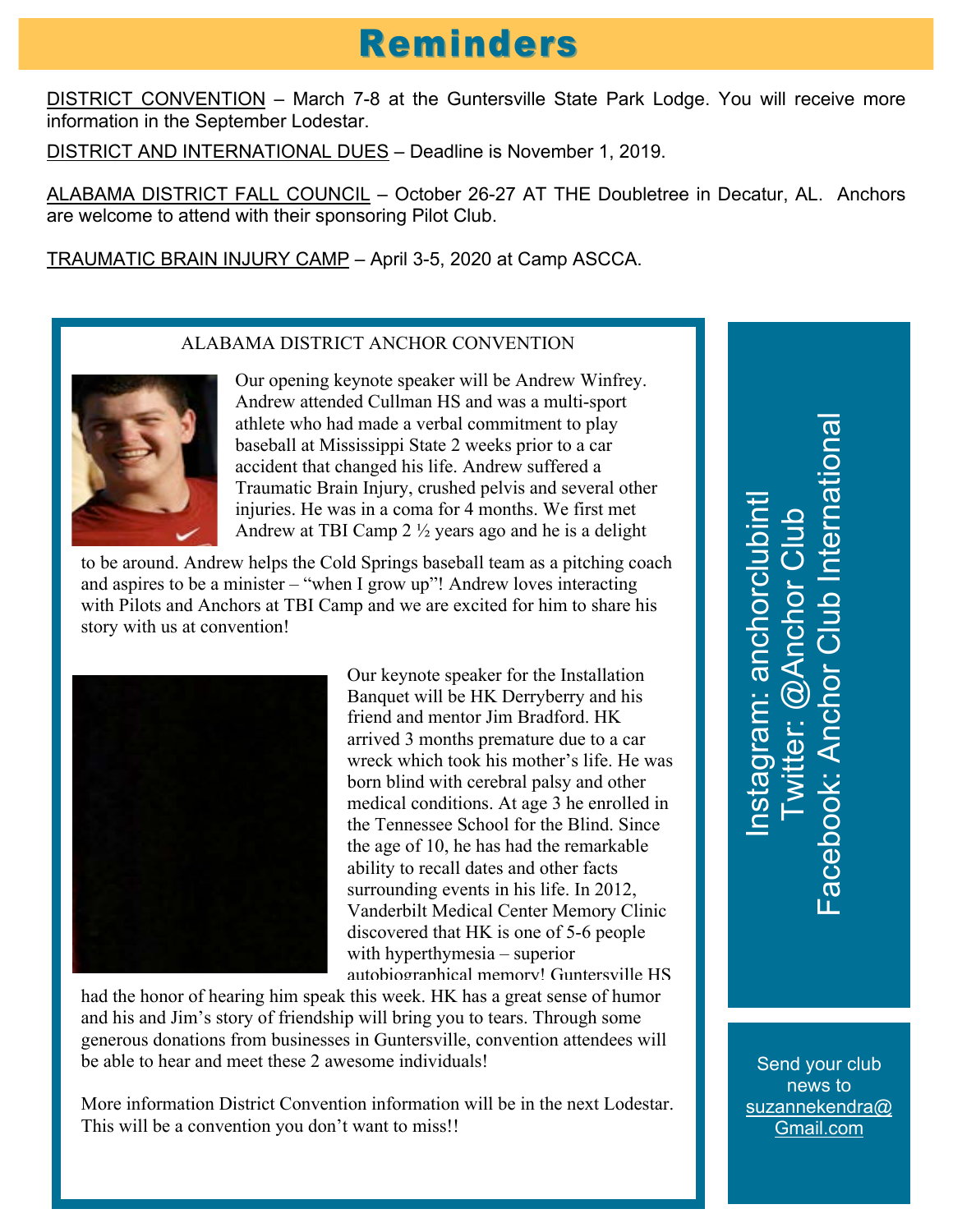

Demopolis High School Anchor Club is excited to have Lisa Lawrence as their new Anchor Advisor! She reported that they have 83 excited and hard working members. Already this year they did a DIY makeover on the DHS teachers lounge. During National Seniors week they pumped gas and cleaned windshields for elderly people at a gas station. They are also working on a 50's themed float for homecoming. Great job!



Cold Springs HS Anchor Club helped clean the school and get classrooms ready for the new school year!